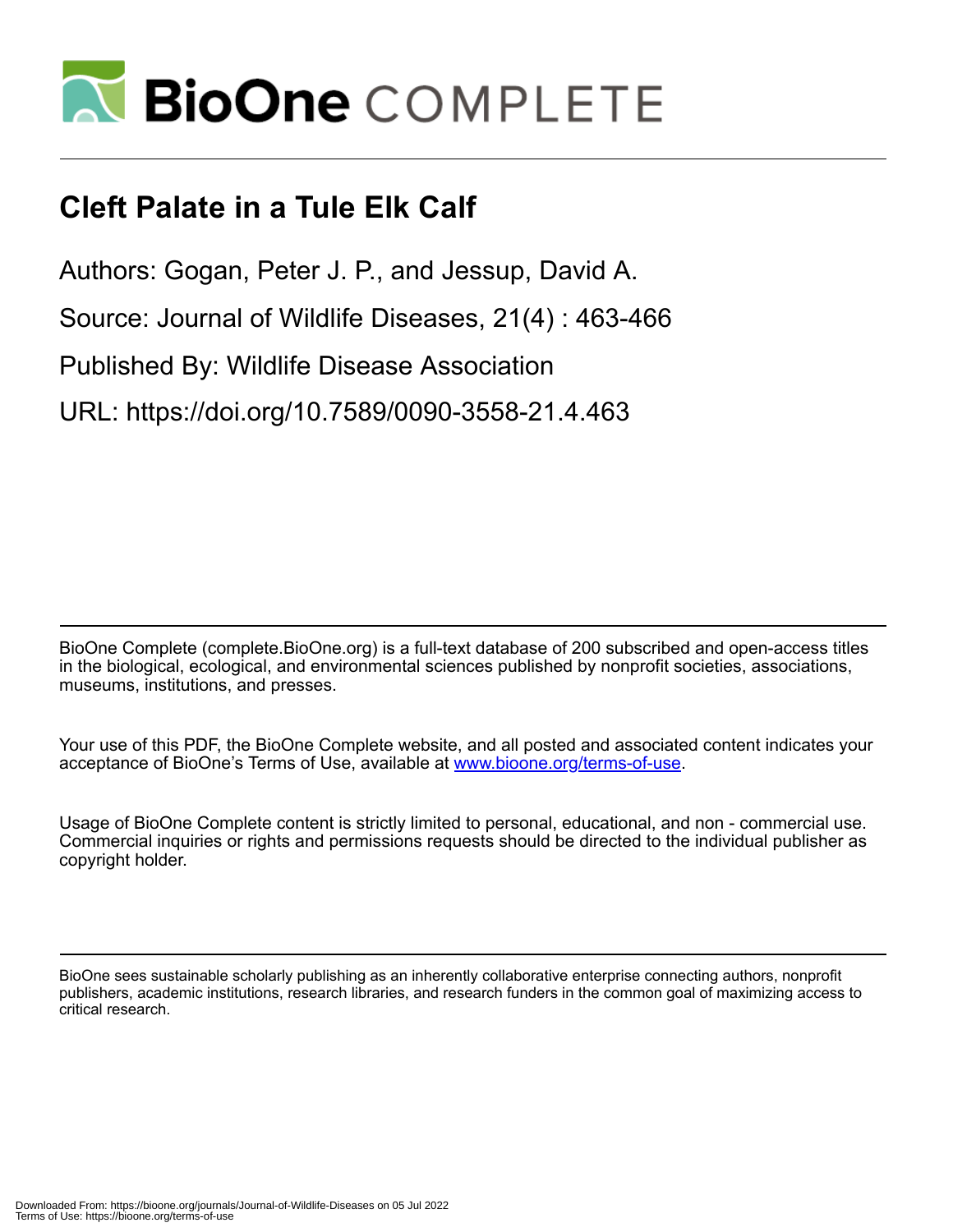earlier findings. Presence of small intracellular accumulations of hemosiderin in hepatocytes of infected liver, in red pulp cells of spleen and in alveolar epithelial cells of lungs may indicate that chronic vascular congestion leading to minute hemorrhages is the host response to eggs of *L. learedi* and *N. schistomatoides.* Furthermore, Wo!ke et al. (1982, op. cit.), who also found hemosiderin in kidney, liven and spleen of heavily infected loggerhead turtles, *Ganetta canetta* (L.), suggested that hemolytic anemia may be a significant factor in spirorchid infections, but we did not investigate this aspect.

Clinical signs of the disease that we observed resembled those described for oth er species of turtles by various workers, namely Glazebrook et al. (1981, op. cit.) in green turtles, Holliman et a!. (1971, J. Parasitol. 57: 71-77) in painted turtles, *Chnysemys picta picta* (Herm.), and Wolke et al. (1982, op. cit.) in loggerhead turtles infected with spirorchids in each case.

In one turtle there were intense, multifocal lymphocytic infiltrations among red pulp cells of spleen, hepatocytes and lung epithelial cells. In two others, small intracellular accumulations of hemosiderin were present throughout the liver in hepatocytes and spleen in red pulp cells, but

were confined within granulomas in the lungs (Fig. 2), which also exhibited a marked interstitial pulmonary edema. Edema also occurred in subcutaneous tis sues. This condition may be a sign of ca chexia resulting from vascular damage and from increased blood pressure caused by obstruction of blood capillaries by eggs. It may have been compounded by the clumps composed of many spirorchid adults that we saw in all heart chambers and in a major arteriole serving the lungs. The structural changes and physiological impairment caused by the spirorchid infections may make the turtles more sus ceptible to predators and to bacterial and mycotic pathogens, and less able to cope with inclement weather. In these ways mortality in populations of wild turtles may be increased.

Representative specimens of *L. leanedi* and *N. schistosomatoides* have been deposited in the U.S. National Parasite Co! lection, Beltsville, Maryland 20705, USA (USNM Nos. 77970 and 77971).

We are indebted to Dr. David Cone who provided research facilities, helpful advice and generous hospitality at Saint Many's University, Halifax, Nova Scotia, Canada during the preparation of this manuscript.

> *Journal of Wildlife Diseases,* 21(4), 1985, **pp.** 463-466 © Wildlife Disease Association 1985

## **Cleft Palate in a TuIe Elk Calf**

**Peter J. P. Gogan,** Department of Forestry and Resource Management, University of California, Berkeley, California 94720, USA; **and David A. Jessup,** Wildlife Investigations Laboratory, California Department of Fish and Game, 1701 Nimbus Rd., Suite D, Rancho Cordova, California 95670, USA

Causes of mortality of fetuses or neo nates of free-ranging cervids are frequently difficult to determine because of the secretive nature of females near parturition and the rapid disappearance of carcasses of young in the wild. We report here a previously unrecorded congenital deformity, a case of cleft palate in a premature stillborn tule elk *(Cenvus elaphus*

Received for publication 28 January 1985.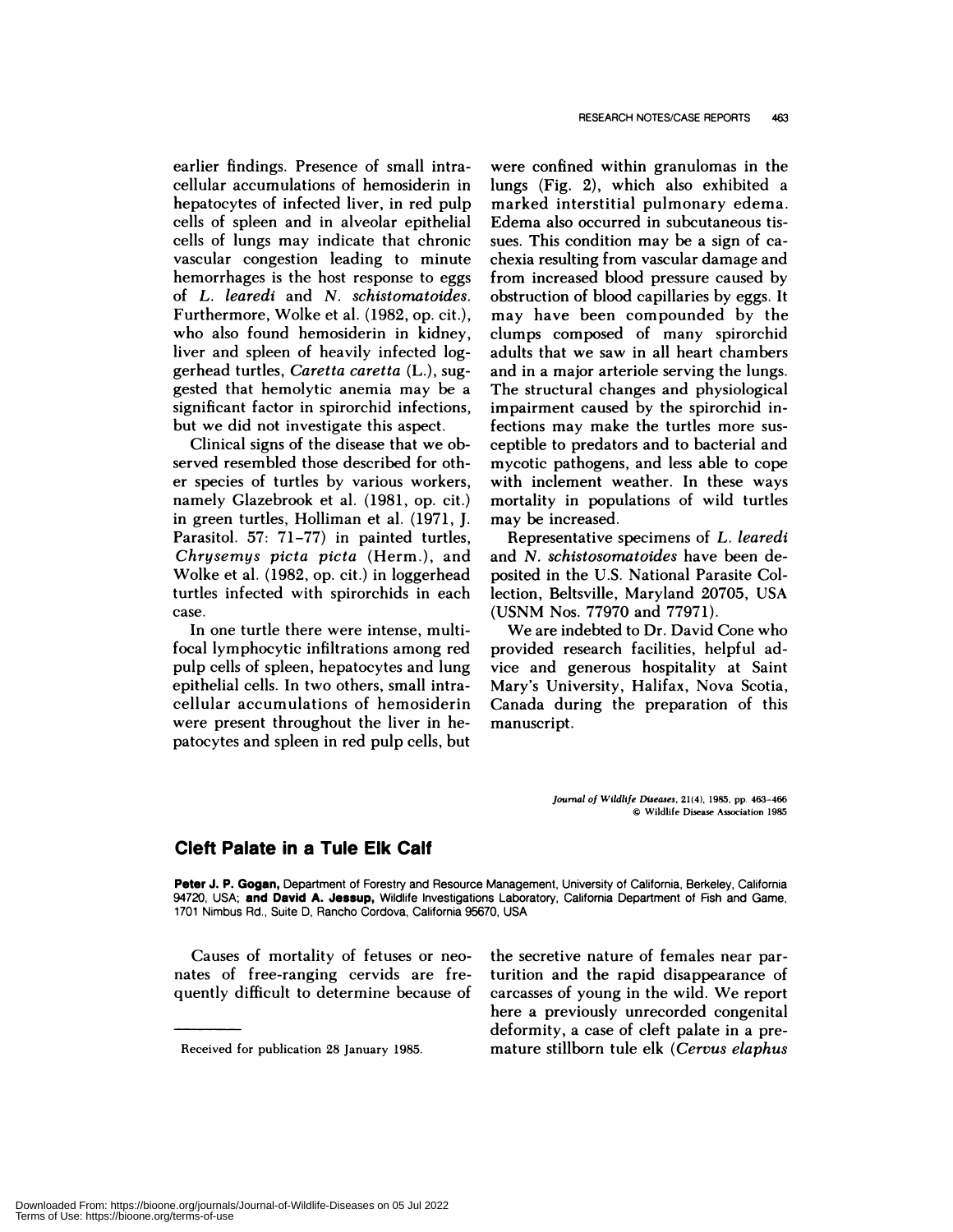

**FIGURE** 1. Photograph of skull of a premature fetus of a tule elk *(C. e. nannodes)* showing cleft palate. Photo by Jerry Morse.

*nannodes).* Three possible causes are identified and discussed.

Calving success of tule elk at Point Reyes National Seashore, Marin County, California, was monitored as pant of a study of reintroduced tule elk. As the time of pantunition approaches, pregnant elk become solitary and seek calving sites (McCullough, 1969, Univ. Calif. Pub!. Zoo!. 88: 1-209). Such solitary females, many individually marked, were actively sought out to determine age-specific calving rates, perinatal loss, and to weigh and sex neonates. A 3-yr-old female born at Point Reyes in 1978 was sighted alone at 1810 hours on 8 May 1981, and observed until 2030 hours, at which time observations were discontinued. The female spent the entire period in sternal recumbency and frequently licked her perineum, and immediately behind her rear legs. The bedding site was examined at 0700 hours on 9 May. The female had left the area. The carcass of a calf, but no placenta, was found at the site. The carcass was immediately transported to the Wildlife Investigations Laboratory, California Department of Fish and Game, for necropsy. The skull was deposited at the Museum of Vertebrate Zoology, University of California, Berkeley (MVZ 169021).

The 9.5-kg carcass was that of a female, approximately 20 days premature as determined by size. Four live-born calves captured within a week of birth weighed an average of 15.3 kg  $(SE = 0.95)$ . Mc-Cullough (1969, op. cit.) reported a mean weight of 13.0 kg for six tule elk calves. The umbilicus had been chewed off at the abdomen with no evidence of hemorrhage. The foot pads were unworn. There were no external lesions. The ductus anteniosus was patent. Fetal circulation to the umbilicus and hepatic portal vein were intact. The lungs were atelectatic and did not float in fluid. All other tissues and or gans appeared normal. There were small reserves of subcutaneous, perirenal, mesentenic and cardiac fat.

Examination of the skull showed that the first and second incisors were symmetrical, but had not migrated into fullterm position. The incisive bones deviated to the night as a result of a failure of the right maxillary and right palatine bones to form and fuse at the midline with those same bones on the left side (Fig. 1). As a result, the hard palate was absent on the right side of the skull, the nasal cavity being open to the oral cavity.

Congenital deformities in cattle occur in 1-3% of all births (Leipold, 1978, *In* Effects of Poisonous Plants on Livestock, Keeler et al. (eds.), Academic Press, New York, New York, pp. 429-440). Cleft pa! ate is common in domestic stock (Runnells et a!., 1965, Principles of Veterinary Pathology, Iowa State Univ. Press, Ames, Iowa, 958 pp.). The few documented ac counts of cleft palate in free-ranging cer vids are undoubtedly due in part to the nearly always fatal outcome of the affliction and the rapid disappearance of the remains of neonates under field condi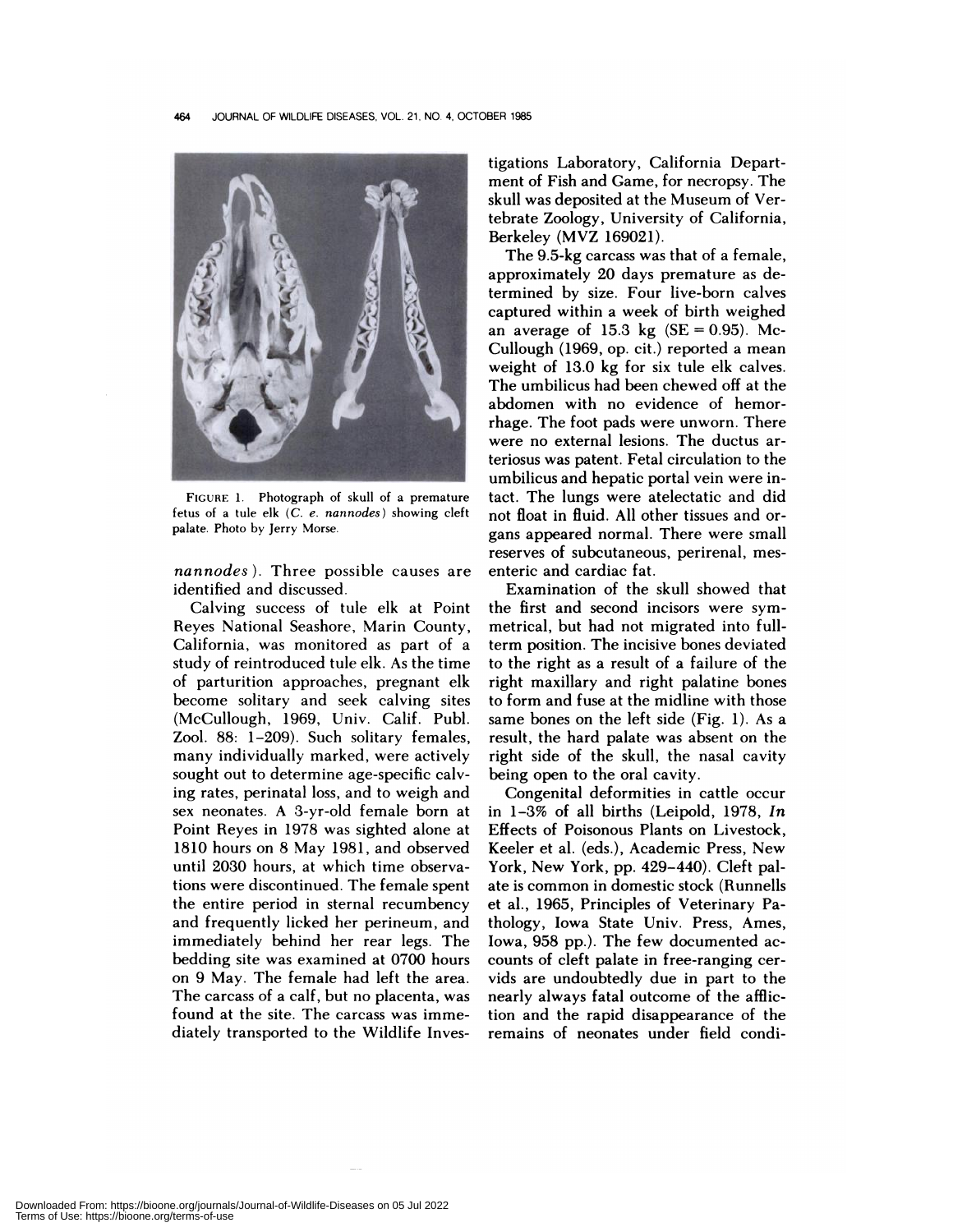tions. We found no published accounts of cleft palate in elk. Non-fatal brachygnathia inferior has been observed in tule elk at the Tule Elk State Reserve, Kern County, California. Tule elk at Point Reyes are descended directly from those at the state reserve.

A case of cleft palate in an adult male white-tailed deer *(Odocoileus virginianus)* has been reported (Dah!berg and Guettingen, 1956, The White-tailed Deer in Wisconsin, Technical Wild!. Bull. No. 14, Wisconsin Conservation Department, Madison, Wisconsin, 282 pp.). Similarly, cleft palate was among a number of con genital abnormalities reported in blacktailed deer *(0. hemionus columbianus)* in Tillamook County, Oregon; 31% of 16 does dropped or carried deformed fetuses over a 6-yr period (Hines, 1975, Black-tailed Deer Behavior and Population Dynamics in the Tillamook Burn, Oregon, Wild!. Res. Rep. No. 5, Oregon Wildlife Commission, Portland, Oregon, 31 pp.). Although 19% of 64 pregnant black-tailed deer from Camp Pendleton, San Diego County, Ca! ifornia, carried abnormal fetuses, none of the deformities included cleft palate (Bischoff, 1958, Calif. Fish Game 44: 253- 259).

The causes of this case of cleft palate remain unclean and the following discussion is of necessity speculative. Tule elk at Point Reyes have been affected by paratuberculosis (Jessup et a!., 1981, J. Am. Vet. Med. Assoc. 179: 1252-1254) and copper deficiency (Gogan, unpubl. data) as well as a prior population bottleneck (Mc-Cullough, 1969, op. cit.). The teratogenic effects of certain range plants must also be considered (Keelen, 1978, *In* Effects of Poisonous Plants on Livestock, Keeler et a!. (eds.), Academic Press, New York, New York, pp. 397-408).

No suggestion that paratuberculosis produces congenital birth defects could be found in published literature. Inbreeding in populations of a species which normally

outcross may lead to a reduction of viability of young (Templeton and Read, 1983, *In* Genetics and Conservation, Schonewald-Cox et al. (eds.), Benjamin/ Cummings Publishing Co., Inc., Menlo Park, California, pp. 241-261). Arthrogryposis and cleft palate are inherited as autosoma! recessive traits in some breeds of cattle (Shupe et a!., 1967, J. Hered. 58: 311-313; Green et a!., 1973, Am. J. Vet. Res. 34: 887-891; Leipold, 1978, op. cit.). Presumably, cleft palate in the tule elk calf could also be the result of a recessive trait. A!! tule elk are descendent from a remnant population of approximately 12 individuals in 1873 (McCullough, 1969, op. cit.). The affected calf's dam and the two largest male elk at Point Reyes during the 1980 rut were descended from a small tule elk herd at San Luis Island National Wildlife Refuge, Merced County, California. The affected calf was likely sired by one of these two males. Consequently, it may be even more inbred.

Copper deficiency in domestic stock has resulted in congenital ataxia and gross cavitation of the cerebral hemispheres in severe cases (Kavanagh et al., 1972, Vet. Rec. 90: 538-540). Complicated copper deficiency can cause incomplete calcification of cartilaginous plates (Allcroft and Parker, 1949, Br. J. Nutr. 3: 205-217). Neither of these lesions was evident in the tule elk fetus. Copper deficiency in tule elk at Point Reyes was most pronounced in the summer of 1979 and winter 1981, the latter being the gestation period asso ciated with this abnormality (Gogan, un pub!. data). Also, antler deformity in the single adult male surviving copper deficiency was evident 2 yr later despite dietary supplementation.

The maternal ingestion of certain range plants containing alkaloid teratogens produces a syndrome known as "crooked calf disease" in domestic stock (Keeler et al., 1977, J. Range Manage. 30: 97-102; Keelen, 1978, op. cit.). Normally, less than 10%